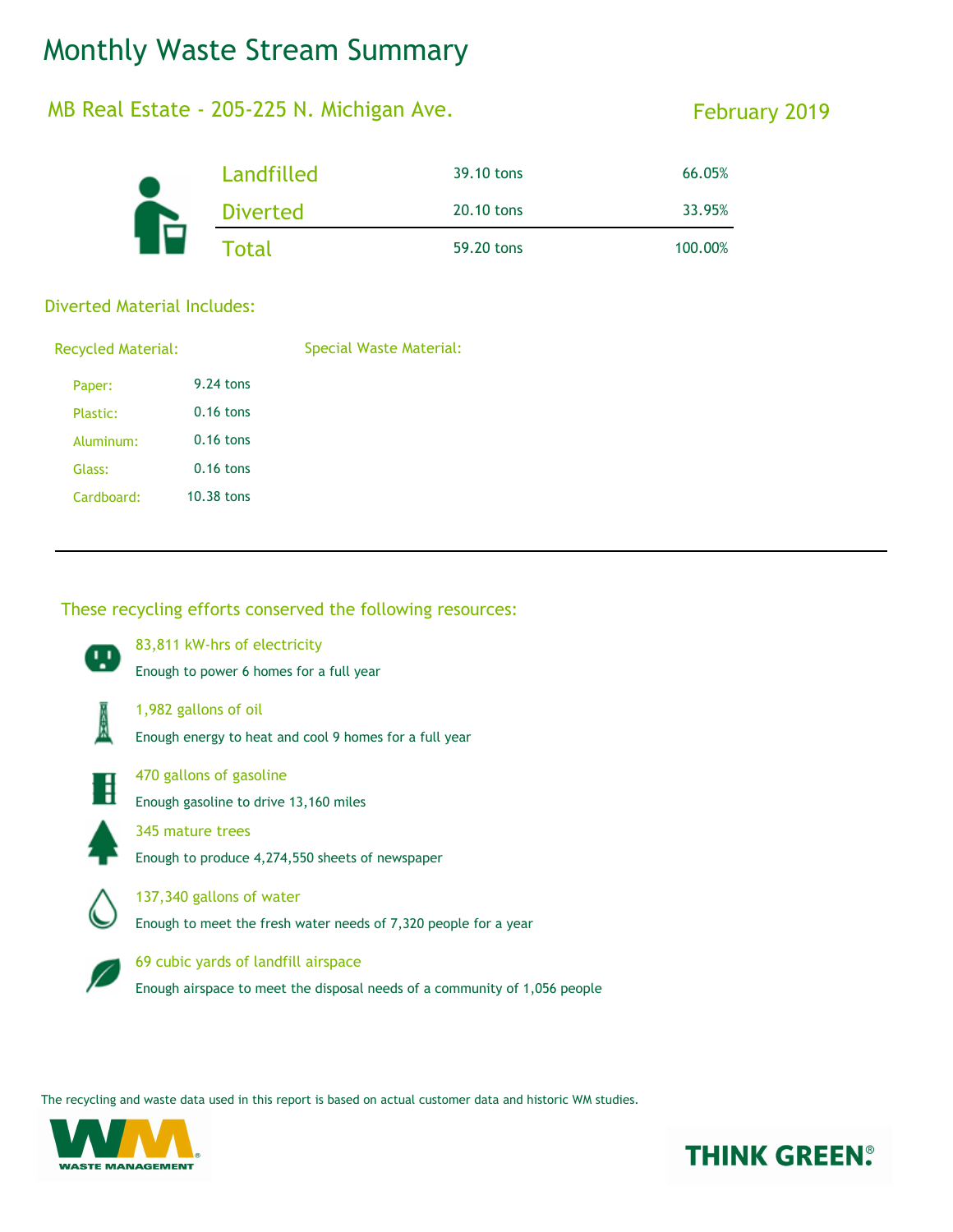## Year to Date Waste Stream Summary

### MB Real Estate - 205-225 N. Michigan Ave.

#### So far this year:

|  | Landfilled      | 75.59 tons  | 66.83%  |
|--|-----------------|-------------|---------|
|  | <b>Diverted</b> | 37.51 tons  | 33.17%  |
|  | Total           | 113.10 tons | 100.00% |

#### Diverted Material Includes:

| <b>Recycled Material:</b> |             | Special Waste Material: |  |
|---------------------------|-------------|-------------------------|--|
| Paper:                    | 16.88 tons  |                         |  |
| Plastic:                  | $0.22$ tons |                         |  |
| Aluminum:                 | $0.22$ tons |                         |  |
| Glass:                    | $0.22$ tons |                         |  |
| Cardboard:                | 19.97 tons  |                         |  |
|                           |             |                         |  |

#### These recycling efforts conserved the following resources:



The recycling and waste data used in this report is based on actual customer data and historic WM studies.



## **THINK GREEN®**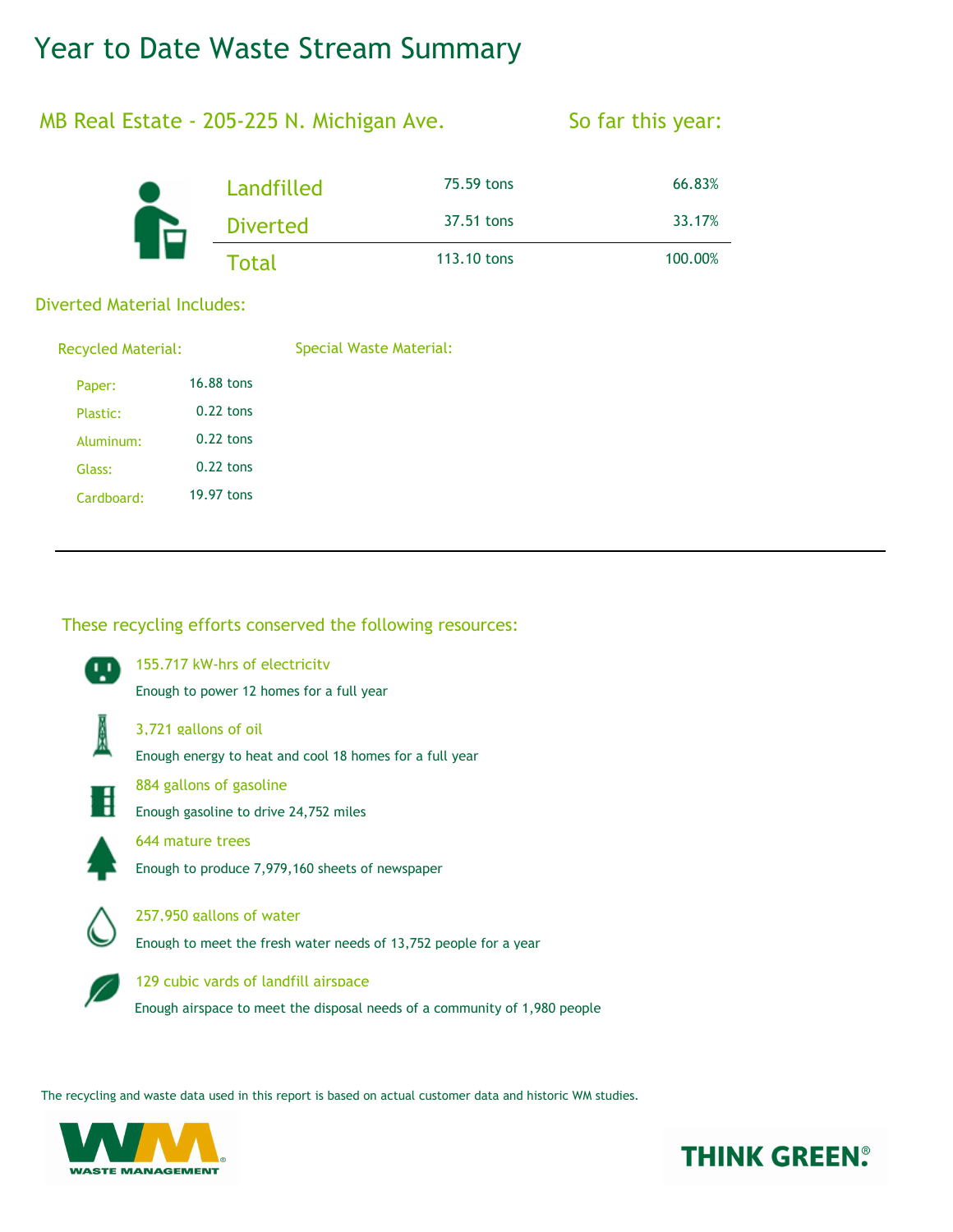## Monthly Summary

### MB Real Estate - 205-225 N. Michigan Ave.





**\*Recycled Materials** only refers to the Paper, Plastic, Aluminum, Glass & Cardboard recycled by this facility each month, and excludes any tonnage from the "Special Waste Materials" category reported under "Other".